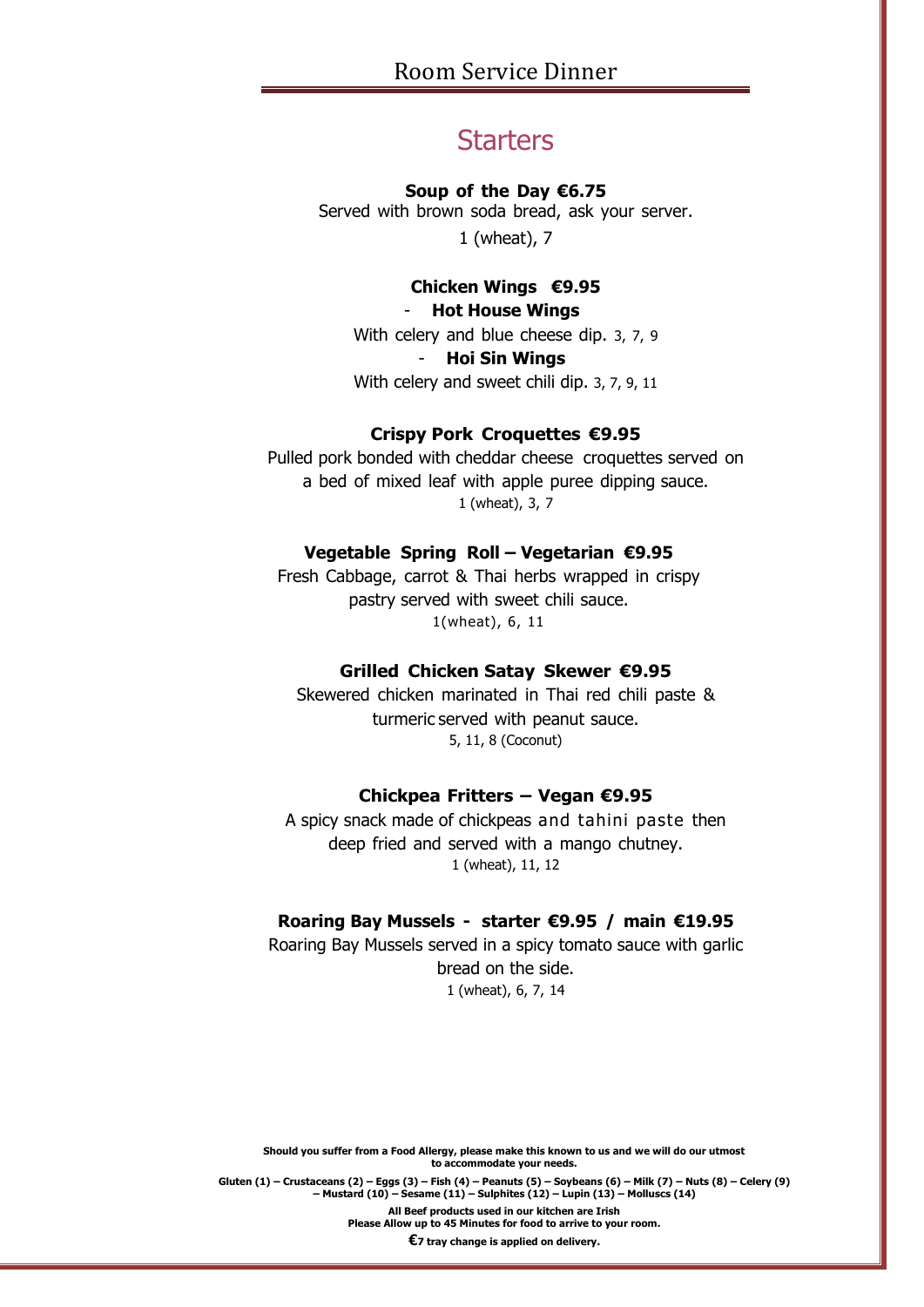# Asian Fusion – Mains

## **Thai Beef Salad €17.95**

Wok tossed beef with carrots, leeks, cucumbers and cherry tomatoes, mixed leaves tossed in lemon soya and topped with sesame seeds accompanied with Rice. 1 (wheat), 6, 11

## **Thai Green Vegetable Curry – Vegetarian €16.75**

Green chilies and peppers mixed with coconut milk, aubergine, courgettes and onion. 8 (Coconut) Accompanied with either Chips or Rice**. - Extra Tofu €2** 6

#### **Thai Green Chicken Curry €18.75**

Green chilies and peppers mixed with coconut milk, aubergine, courgettes and onion. 8 (Coconut) Accompanied with either Chips or Rice.

#### **Hoi Sin Pork Chop €19.95**

Pan fried pork chop in a sticky Hoi Sin glaze served with stir fried vegetables and rice. 1, 6, 11

#### **Pad Thai Beef €21.50**

Flat rice noodles tossed with stir fried beef and mixed vegetables, french beans, roasted peanuts with flavours of garlic, chili and ginger topped with lime and sesame seeds. 1, 3, 5, 6, 11

#### **Chicken Supreme €21.50**

Chilli, garlic, coriander marinated chicken that is grilled and accompanied with pan fried steamed broccoli, almond and crispy sliced turmeric potato. 7, 8(Almonds), 9, 12

#### **Grilled Seabass €23.50**

Fillet of seabass on a bed of stir-fry Bok choi, carrots, peppers and spinach served with a plum sauce and caper salsa with rice on the side. 4, 6, 7, 11

### **Pan Fried Salmon €24.50**

Fresh pan-fried Salmon served on a bed of stir-fried vegetables and ginger, chili and coriander flavored egg noodles. 1 (wheat), 4, 6, 7, 11

**Should you suffer from a Food Allergy, please make this known to us and we will do our utmost to accommodate your needs.**

Gluten (1) – Crustaceans (2) – Eggs (3) – Fish (4) – Peanuts (5) – Soybeans (6) – Milk (7) – Nuts (8) – Celery (9) **– Mustard (10) – Sesame (11) – Sulphites (12) – Lupin (13) – Molluscs (14)**

**All Beef products used in our kitchen are Irish**

**Please Allow up to 45 Minutes for food to arrive to your room.**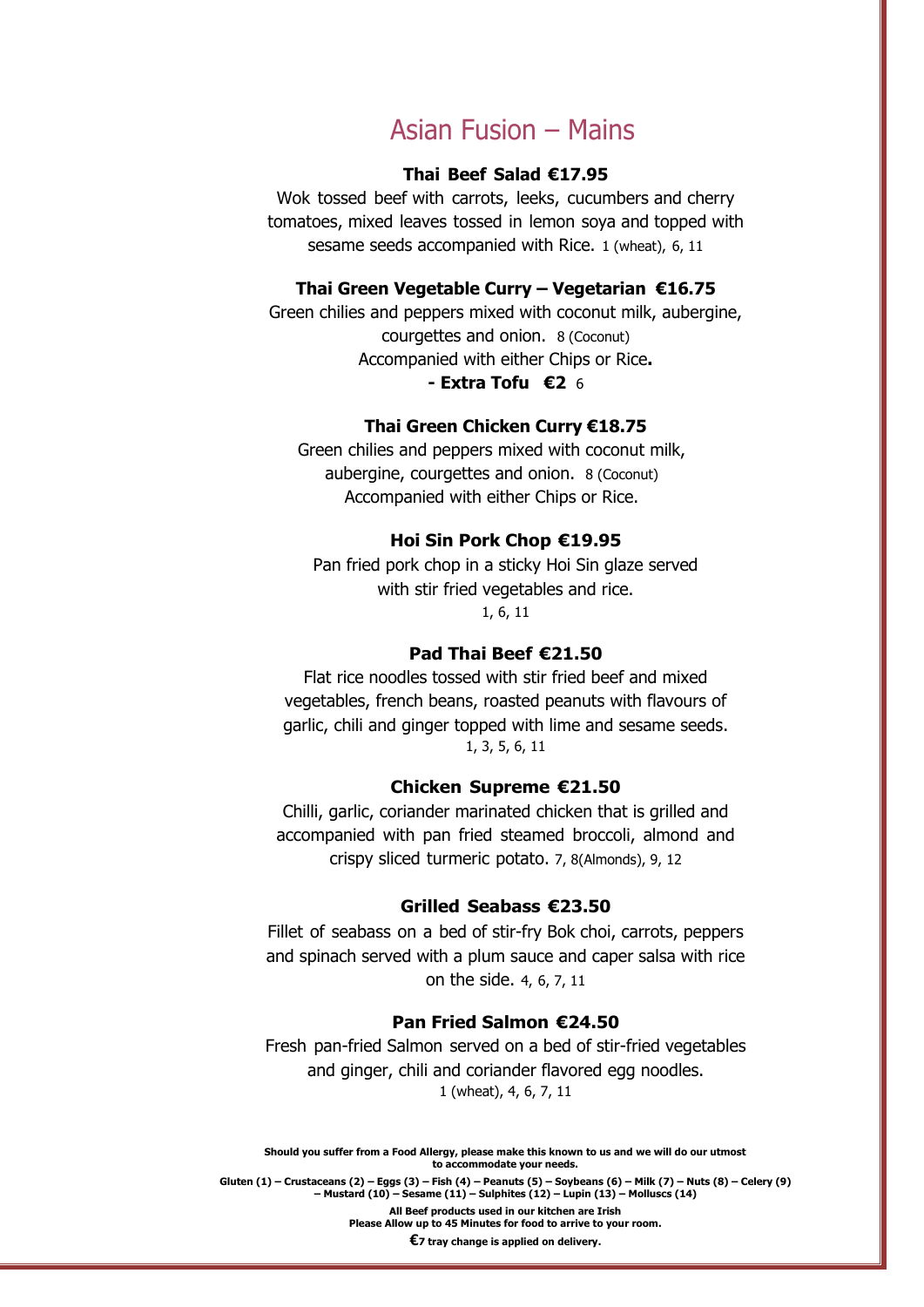# Classic - Mains

#### **Baked Aubergines – Vegan €16.50**

Halved scored aubergine, baked with thyme, garlic and sea salt served on a bed of warm mixed bean salad.

## **Fish and Chips €18.50**

Beer battered hake served with tartar sauce, mushy peas and skinny fries. 1 (wheat), 3, 4, 7

## **8oz Beef Burger & Chips €18.50**

Irish Beef burger served on a brioche bun with vine tomato, rocket, Emmental cheese & garlic mayo and fries. 1 (wheat), 3, 7

#### **Cajun Chicken Burger & Chips €18.50**

Grilled Cajun Chicken breast served on a brioche bun with vine tomato, rocket, Emmental cheese, garlic mayo and fries. 1 (wheat), 3, 7

#### **8oz Rib-Eye Steak €32.00**

Accompanied by a port jus, an onion boat, baked p ortobello mushroom and French fries. 9, 7, 12

#### **Extra Brandy Pepper Sauce €1** 7, 12

**Should you suffer from a Food Allergy, please make this known to us and we will do our utmost to accommodate your needs.**

Gluten (1) – Crustaceans (2) – Eqgs (3) – Fish (4) – Peanuts (5) – Soybeans (6) – Milk (7) – Nuts (8) – Celery (9) **– Mustard (10) – Sesame (11) – Sulphites (12) – Lupin (13) – Molluscs (14)**

**All Beef products used in our kitchen are Irish**

**Please Allow up to 45 Minutes for food to arrive to your room.**